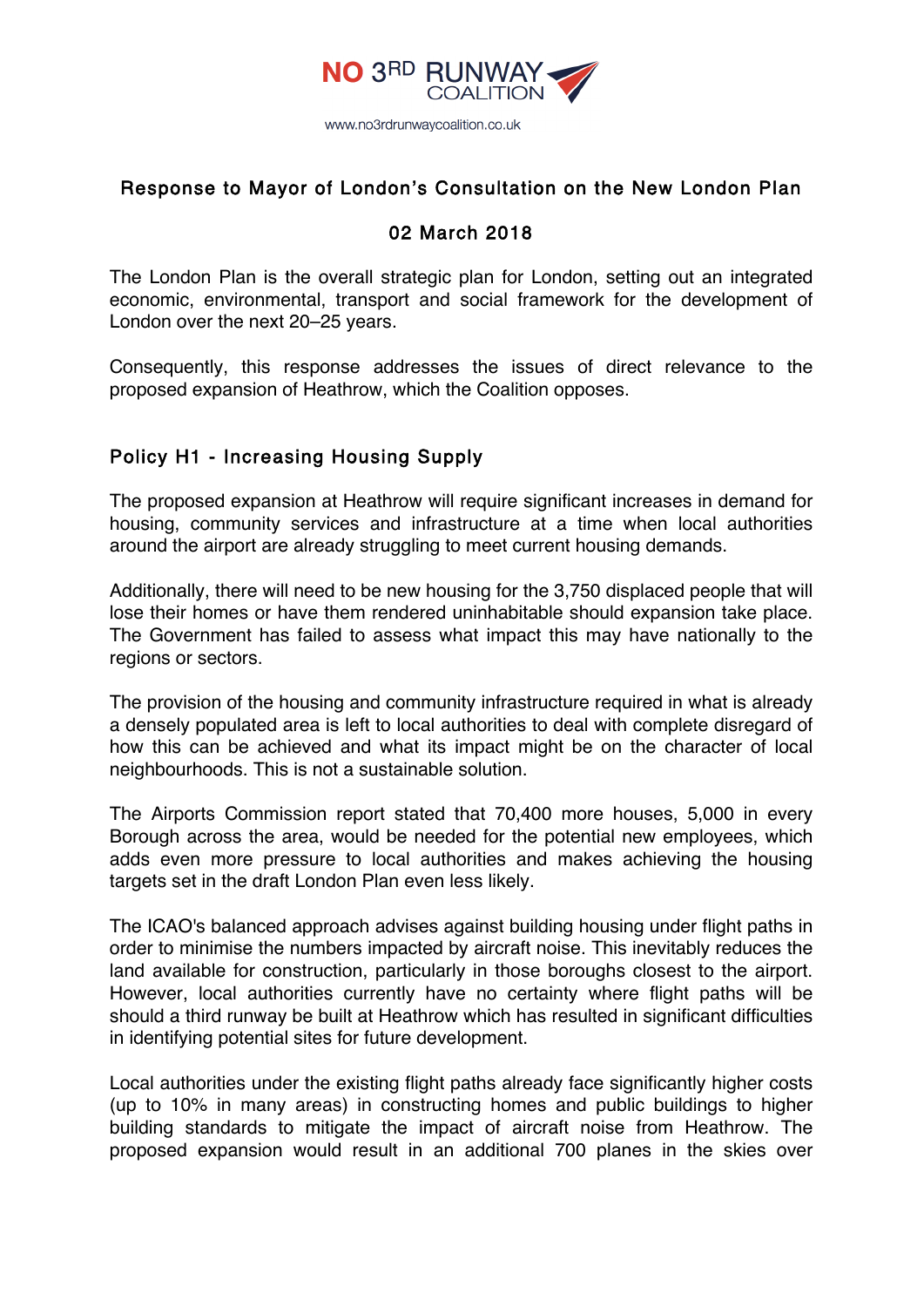

London every day thus increasing further the environmental, health and financial burdens on already constrained local authority budgets.

# Policy SI1 – Air Quality

It is not a surprise that the largest Air Quality Focus Area in this plan is the one located around Heathrow. Indeed, the Airports Commission Report showed that, without mitigation, Heathrow expansion would lead to the Bath Road having the worst NO2 concentrations in Greater London.

The updated drafted National Policy Statement on Airports accepts that without effective mitigation that expansion at Heathrow will result in both an increase in congestion and emissions.

The Government has failed to demonstrate that Heathrow expansion can be consistent with legal obligations on air quality. In particular, it is unclear why any airport expansion should start before air quality has been consistently met at all nearby sites.

The Mayor should ask that government demonstrate how it intends on meeting legally binding air quality targets. This should include the setting of specific decarbonisation targets for non-transport sectors of the economy that will be required if expansion at Heathrow takes place.

The latest aviation demand forecasts predict that a third runway will fill up more quickly than originally expected. This will lead to a greater impact on air quality in the first few years of the runway being in use. The draft Airports NPS does not include any proposal to mitigate this fact.

The Air Quality Re-Appraisal Report Table 1.1, indicates a risk that the Heathrow third runway could delay compliance with limit values. The commentary box explains:

- The risk is higher the earlier the assumed year of opening;
- The risk of impact on compliance is high up to 2029 and exists even if the Government's 2017 Plan actions are fully implemented.

If air quality limits are to be met then it will rely on measures to be implemented by the Mayor of London. Such measures have been designed to improve the public health of Londoners, not for the benefits to be undermined by increased pollution from an expanded Heathrow.

The updated NPS assumes that air pollution will not increase as a result of expansion at Heathrow as long as both the Air Quality Plan and the Clean Growth Strategy are implemented fully and effectively.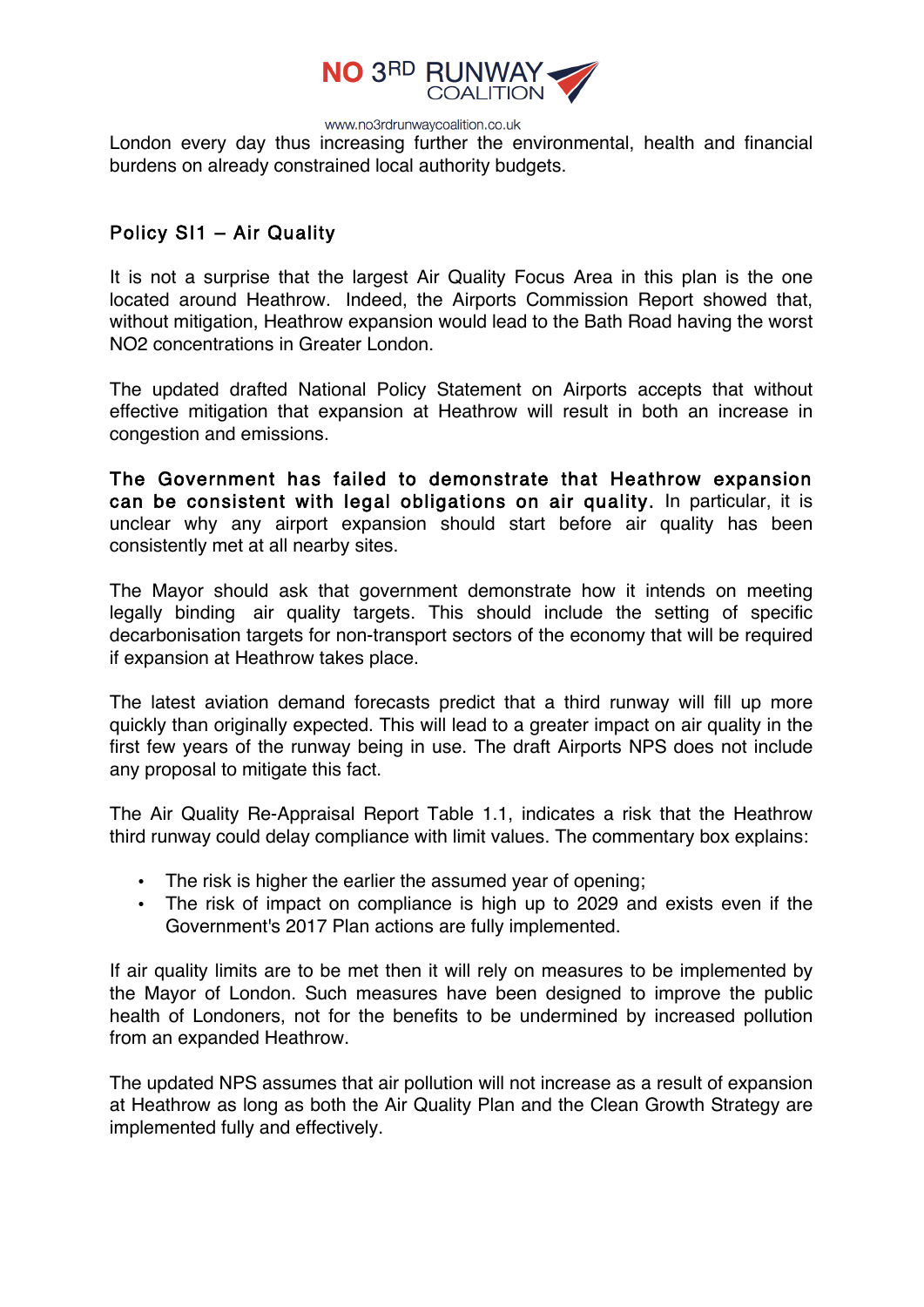

Yet, it is beyond doubt that expansion would worsen pollution compared with a noexpansion future. Indeed, the revised NPS itself states that the proposal for a northwest runway at Heathrow has a 'high risk' of exceeding legal limits for air quality.

Worryingly, the Government's Air Quality Plan still does not refer to Heathrow expansion despite a recommendation from the Environmental Audit Select Committee that it be directly addressed. Further, full and effective implementation of Government plans does not have a robust and successful history on which one can support such an assumption with any confidence.

The revised NPS and Appraisal of Sustainability make clear that the Government has no intention of pursuing a carbon capped scenario but rather will allow expansion on a carbon traded basis. To succeed would require a significant rise in the price of carbon that is currently not part of Government policy.

The revised NPS also fails to model the impacts of the construction of a new runway on legal air quality limits.

The revised NPS has not accurately reflected the risk posed by expansion to the continued breach of the UK's air quality legislation. The Government's air quality plan has been successfully challenged in the High Court on three separate occasions. Further, no effective enforcement has been proposed should air quality improvements not materialise as the Government expects.

The Mayor should call upon central government to follow his lead in addressing London's air pollution crisis. It is simply not good enough for central government to seek to pass the buck to local government that does not have the resource, finances or capacity to address a problem that does not respect borough boundaries.

### Policy SI2 – Minimising Greenhouse Gas Emissions

Policy SI2 states that development in London should be zero carbon. This provides another reason why the Mayor is right to oppose expansion at Heathrow.

If expansion at Heathrow takes place, emissions from aviation would constitute around 25% of total UK emissions by 2050. This will require significant reductions and restrictions in other sectors of the economy, including the complete decarbonisation of the transport.

Heathrow airport, already responsible for half the total emissions from UK aviation, must not be allowed to expand until the Government has an answer on how to tackle the sector's CO2.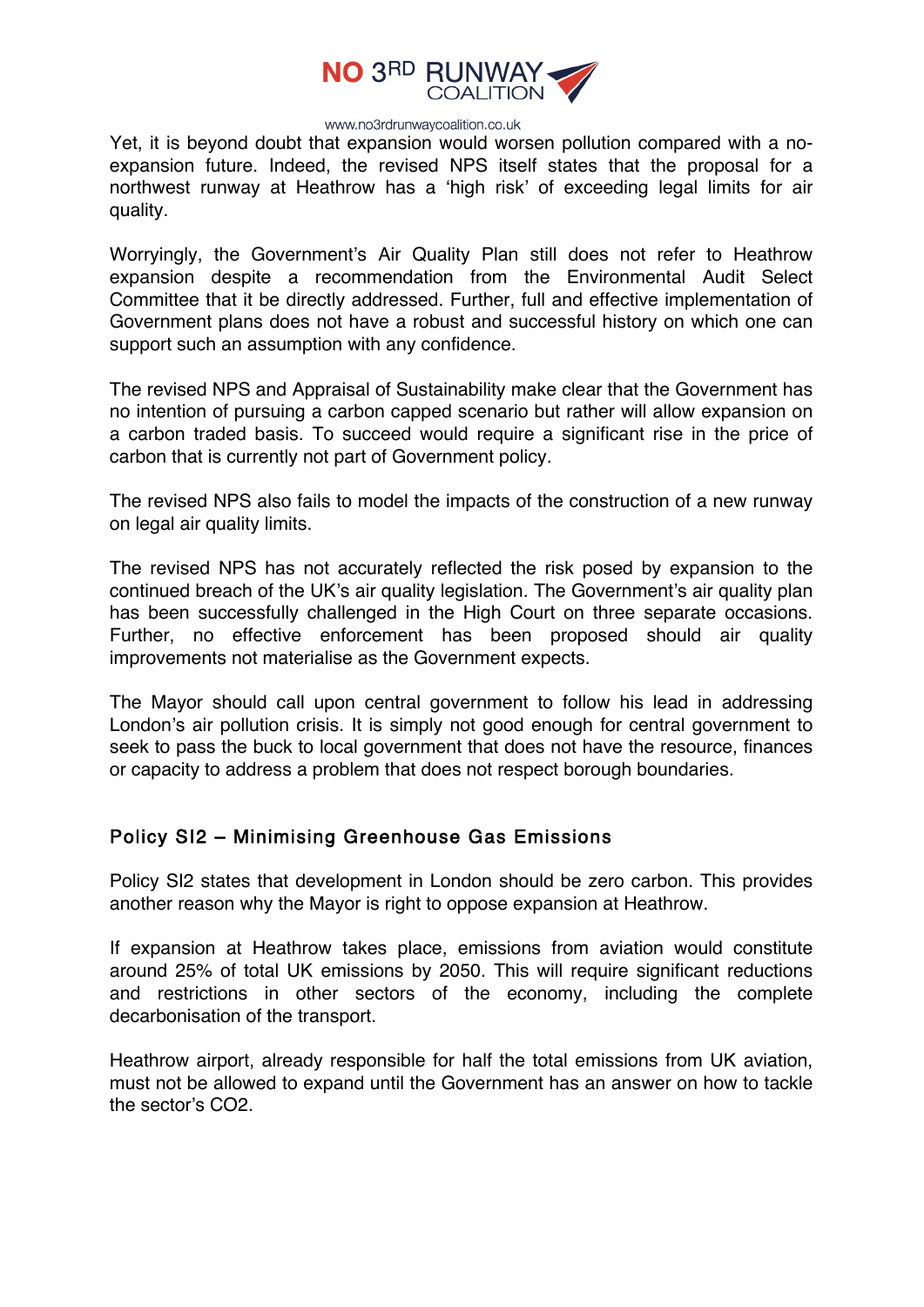

The Committee on Climate Change has said that allowing aviation emissions to overshoot the limit (as would be inevitable with a new runway) would imply other sectors making cuts beyond the limit of what is feasible.

The revised Airports NPS states that any one of the three shortlisted airport expansion schemes could be delivered within the UK's climate change obligations. It is simply not credible to suggest that the Government has presented evidence to support such a statement.

The revised NPS includes a significant reduction in CO2 emissions per passenger compared to previous Government forecasts in 2013, yet it does not provide any evidence to explain why the current predictions are accurate and the previous ones were incorrect.

There has also been an assumption made in the modelling about an increase in larger aircraft carrying more passengers and thus a consequent decline in air traffic movements. However, once again there has been no evidence or commentary to support the assumption that larger aircraft will be operational nor a strategy created to mitigate the impacts that failure to deliver larger aircraft would have on carbon emissions.

The revised NPS appears to rely on the effective implementation of the Government's Clean Growth strategy to address this situation, despite the fact that the strategy said that the Government "has not reached a final view on the appropriate level of aviation emissions in 2050." At time of writing, the Government still has no climate change policy for aviation.

Even if the emission forecasts in the revised NPS are accurate, there will still be an exceedence of the 37.5Mt limit by at least 2.4Mt. The revised NPS and associated documentation do not proposed any measures to tackle this exceedence.

The Clean Growth Strategy effectively admits that it's not possible to meet the Committee on Climate Change's recommendation for keeping aircraft emissions within the limits of the Climate Change Act while building a third runway, but seems to have no answer on how it will account for this.

### Policy SI17 – Protecting London's Waterways

The proposal to expand Heathrow will impact waterways in the surrounding areas yet the exact details and impact remain unknown.

The Environment Agency (EA) has not yet made a detailed assessment of the effect of proposals to expand Heathrow Airport on waterways. Further, they will not be able to undertake such an assessment until HAL submit their application for a Development Consent Order, which is expected by the end of 2019.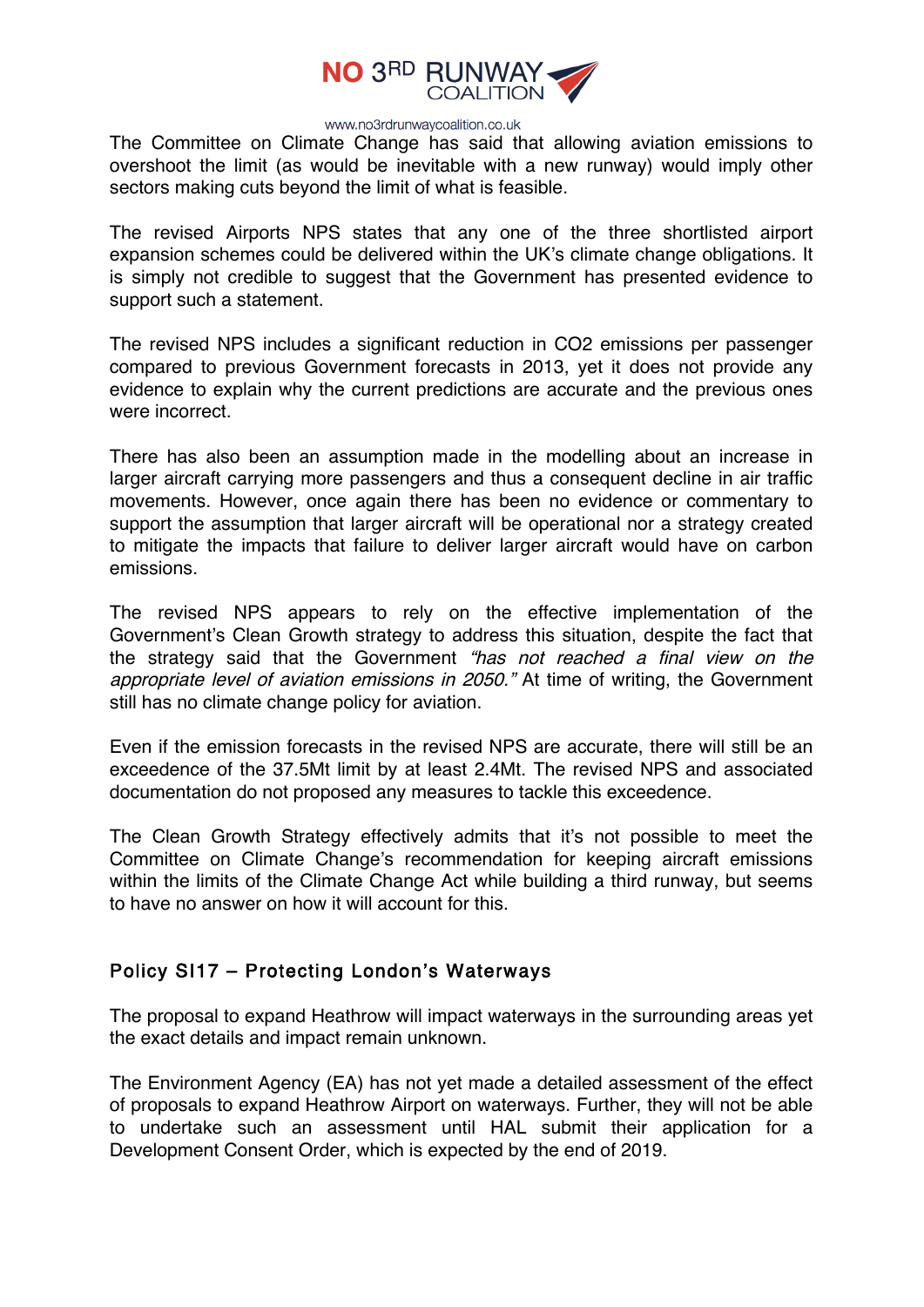

Such uncertainty risks undermining efforts by the Mayor to protect London's waterways and is indicative of Heathrow's approach to the impact of airport operations on local communities.

### Policy T8 - Aviation

We welcome the Mayor's clear position to oppose expansion at Heathrow. Both the Mayoral Election in 2016 and General Election in 2017 demonstrated that Londoners and London politicians are unequivocally opposed to expansion at Heathrow.

The proposed expansion would result in significant numbers of new people being exposed to new noise in direct contravention with paragraph 10.8.5 of the draft plan. We have outlined our concerns about the negative impacts expansion at Heathrow will have on air quality, housing and climate change targets in comments on earlier chapters. We support the statements made in paragraphs 10.8.6, 10.8.8 and 10.8.9.

The Government has clearly not fully taken into account the impact aircraft will have on people and communities that are newly overflown. The lack of information around detailed flight paths associated with a third runway at Heathrow is a significant flaw that undermines the credibility of the expansion proposals.

Analysis from the CAA, obtained via a Freedom of Information request, shows that more than 420,000 people, who are already impacted over the 54 dB LAeq 'significance threshold', will receive 3 dB of extra noise – equivalent to doubling of the number of flights experienced daily.

Further, a summary of the monetised health costs states that 972,957 households will incur an increase in daytime noise by 2060. This would mean that, based on the CAA's average dwelling occupancy, 2,238,000 people will experience increased noise with a third runway.

There is also uncertainty about whether or not flight paths should be concentrated, which would result in a significant increase of the noise pollution endured by many communities.

There is insufficient information in the Airports NPS on the length of the respite period that communities will experience should a third runway become operational. Consequently, significant numbers of people will experience a reduction in their respite but the lack of flight path information means it is not possible to estimate how many will be affected.

It is as significant concern that no research has been undertaken in relation to the health and quality of life impacts arising from the very substantial reduction in respite or the use of concentrated flight paths that will be associated with Heathrow expansion